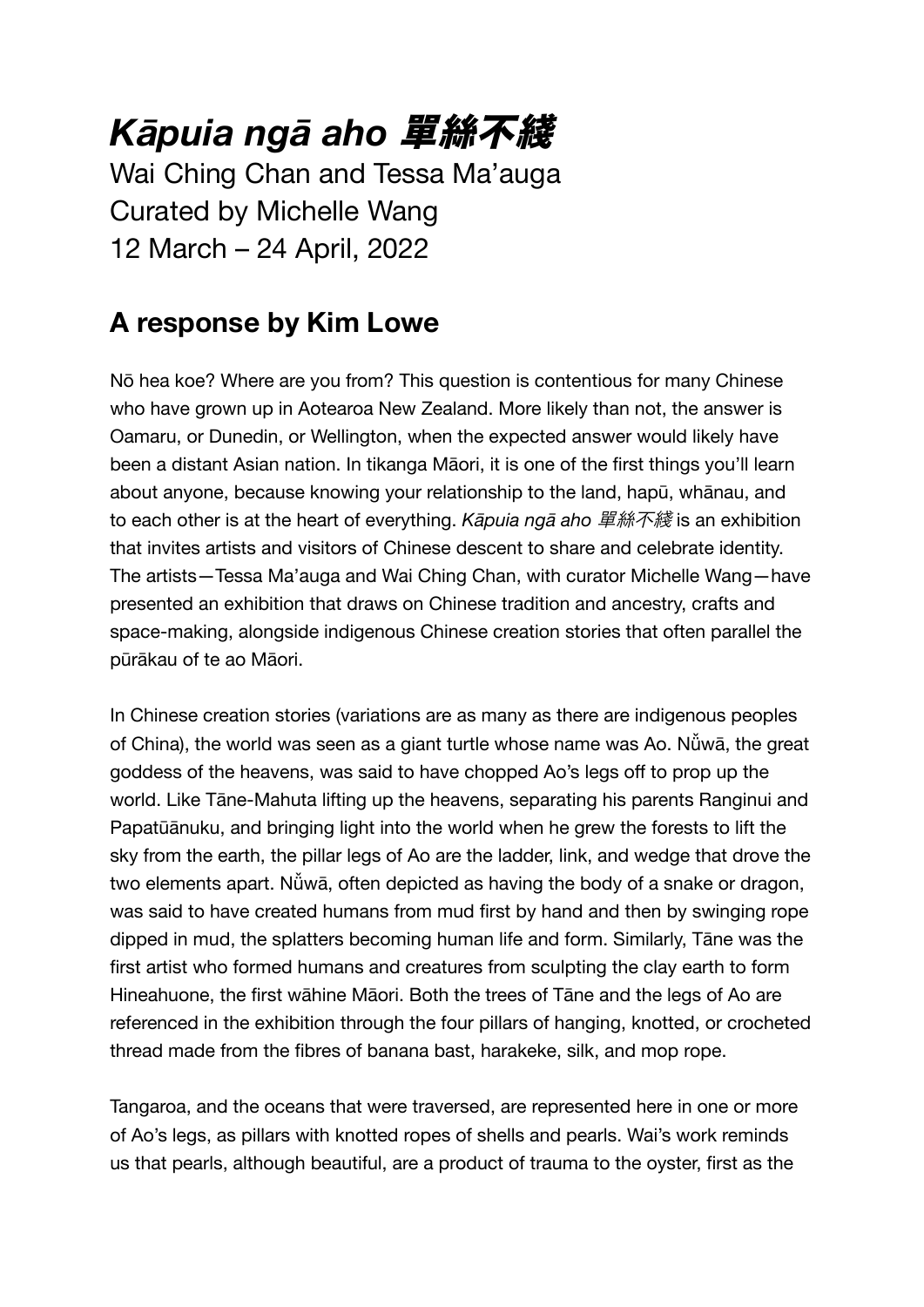animal smooths over the implanted bead with layers of silky shell, and again as the gem is extracted from the meat and shell when harvested. This uneasy renewal is reiterated throughout the show. The knots are never-ending and the knitting forms a helix, like eternal DNA that is passed down through the generations.

The gallery is darkly lit and brooding, full of the potential of Yin and Nǚwā, Te Kore and Te Pō. The dark emphasises Tessa's backlit mulberry paper cutouts referencing her recollections of tropical village life, full of chickens and livestock, plants, birds, and a turtle navigating the wave forms. The cutouts are inspired by traditional Chinese paper cutting but also echo Pacific woodblock prints bursting with form and animated with pattern and symbol.

On the opposing wall, Wai has hung three red, crocheted, korowai-like forms, referencing the body and scales of the dragon or snake scales of Nǚwā. Wai is from Hong Kong and has remained in New Zealand after graduating from Elam; the work is a kind of love letter to her mum. Tiger mums don't often tell their kids they love them. (Neither, do I suspect, did many New Zealand mums until recently. Maybe it's a 21st century thing.) They tend to cook to express their love for family and/or send money, but in Wai's case it was crochet jumpers that were sent across the oceans as the "love language" her mother used to keep Wai warm.

Tessa's whakapapa is diverse. Her father is third generation Canadian/American Chinese; her mother has US Jewish ancestry and the family were one of only two Chinese families living in an African American neighbourhood in Seattle. When she moved to Paekakariki at the age of four her father encouraged her to learn the language of the land and was enrolled in a local te reo Māori immersion class. Being schooled in mātauranga Māori has given her insight into indigenous Chinese cultures through a te ao Māori lens.

Fellow artists, friends, and whānau with Chinese whakapapa were invited to participate through a series of hui and collaborate by contributing an item representative of their identity. The taonga were bound with lucky knots made of harakeke and silk and hung in one corner of the gallery. Many of the objects relate to food: a Peking duck fridge magnet, a tiny inscribed wok, chopsticks, recipes, and a cookbook.

Simon Kaan's contribution was a pencilled recipe for "Bows" (bau) by his Aunty Violet. It includes 16 cups of flour:

In regards to the Bow piece, it is from one of my Aunty Violet's recipe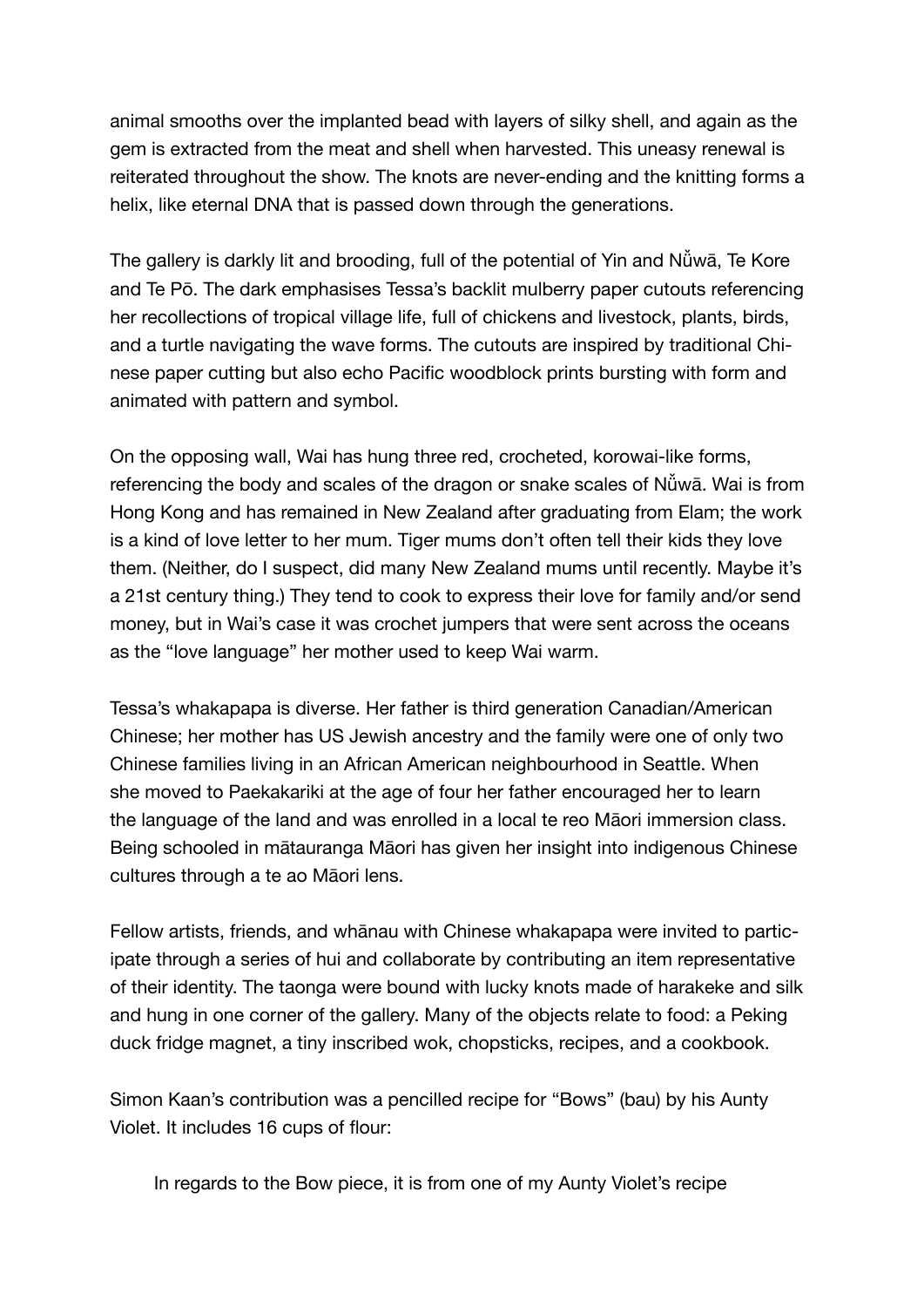books that I am now the kaitiaki of. She passed away in 2020 aged 93. I think the recipe was written in the late 80's, I know because it is written on the back of some form of legal contract (dated) which is a classic form of Chinese recycling. When I was growing up our houses backed onto each other (she didn't marry and had no kids). She was the whānau baker and I used to spend a lot of time down there with her baking when I was a kid. When I was older, as a teenager, she use to ask me to go to the supermarket to get the pigs' heads for the bao, that she had pre-ordered (cheap), and I still had to take them through the checkout and get shamed by the horror look on the poor checkout girls' faces.

Xin Cheng's taonga was a calligraphy pen hand-made from bamboo collected in Lower Hutt. Her item referenced the village of her grandparents' who live in a bamboo forest near Shanghai. In the hui, Xin explained that it wasn't until she was studying at a German university that she was made aware of the nuances in the transliterations of her language.

On the wall of my old typography professor, the Dutch designer Wigger Bierma's office was this calligraphy (危機). He used to say this is 危 danger + 機 opportunity = 危機 crisis. So in every crisis there is opportunity. Even though I knew this word from growing up in China. It was only outside of China that I started seeing aspects of 'my' culture with such delight and appreciation. I feel that this kind of delightful appreciation is what we could practice more of as we evolve into communities of co-existing diversity.

Chinese whakapapa comes in many forms. Hui participants had links to early gold mining sojourners who came to escape poverty and make their fortunes; to later 20th century migrants leaving first wives and children in the homeland looking for better prospects in market gardens, fruit shops, and laundries; self-described Kiwi kids and 1.5 generationers who came with parents and have been schooled and educated in New Zealand; graduates of New Zealand universities and tertiary providers; those with a Chinese grandparent or two. Some of us are full Chinese, some are stealth Asian with a whole mix of diverse ancestry. Regardless of how much or little connection to China we have, we have whakapapa, and were invited to share and celebrate this.

This exhibition expands on the kaupapa of relationship building that formed during the Aotearoa Asian Artists Hui. The first in 2017 at Te Tuhi (after its preceding